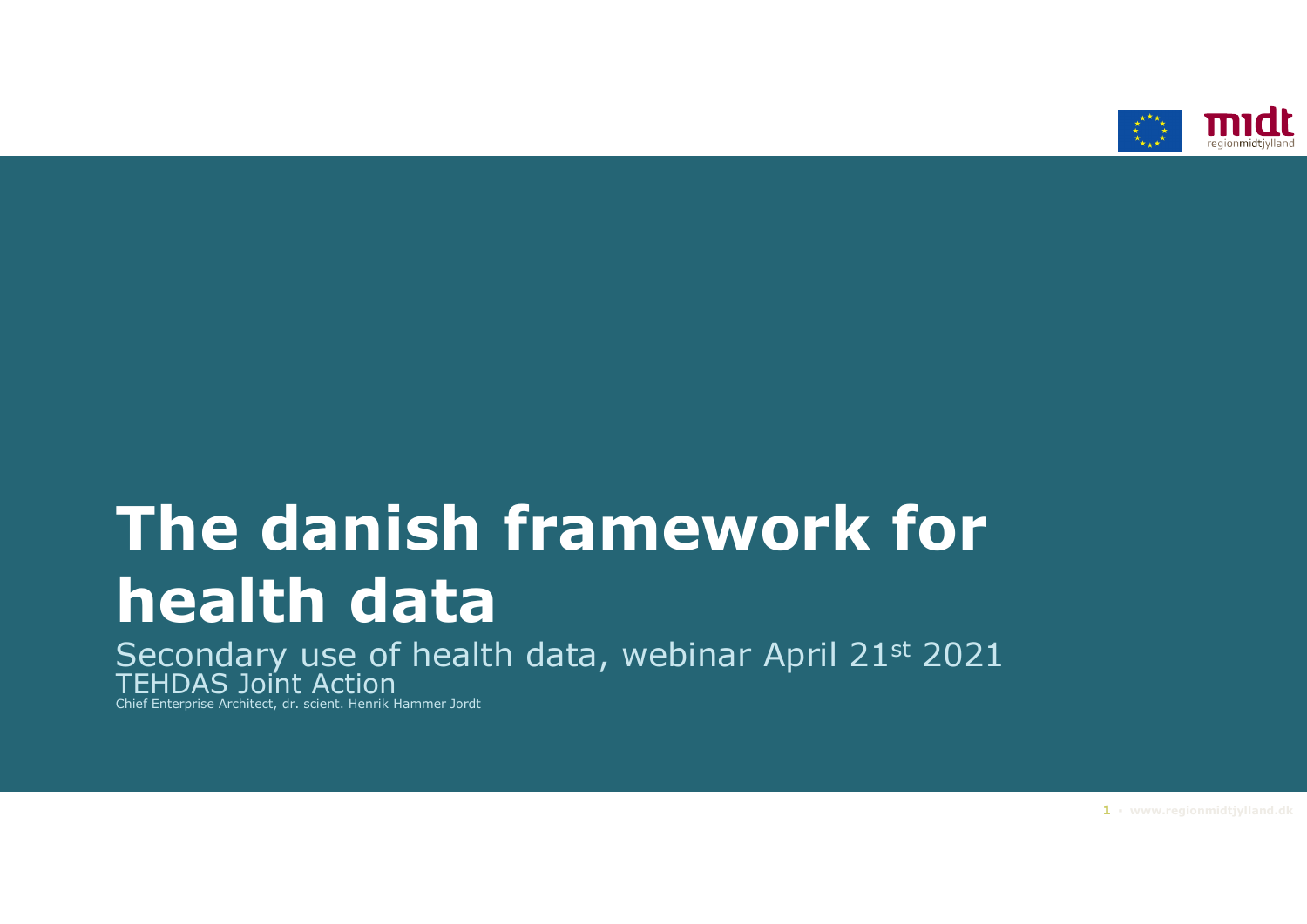

# **Overview**

- 
- **Portefolio**
- |<br>| Legislation regulation<br>| Portefolio<br>| The overall data governance **The overall data governance** -<br>
Legislation – regulation<br>
- Portefolio<br>
- The overall data governance<br>
- Registration situations<br>
- Users of health data<br>
- Data protection - Legislation – regulation<br>- Portefolio<br>- The overall data governance<br>- Registration situations<br>- Users of health data<br>- Data protection<br>- Health data in Denmark
- 
- 
- **Data protection**
- **Health data in Denmark**
- 
- **Secure research platform**
- Legislation regulation<br>• Portefolio<br>• The overall data governance<br>• Registration situations<br>• Users of health data<br>• Data protection<br>• Health data in Denmark<br>• Data storage key actors<br>• Secure research platform<br>• The D **The Danish Life Science Strategy**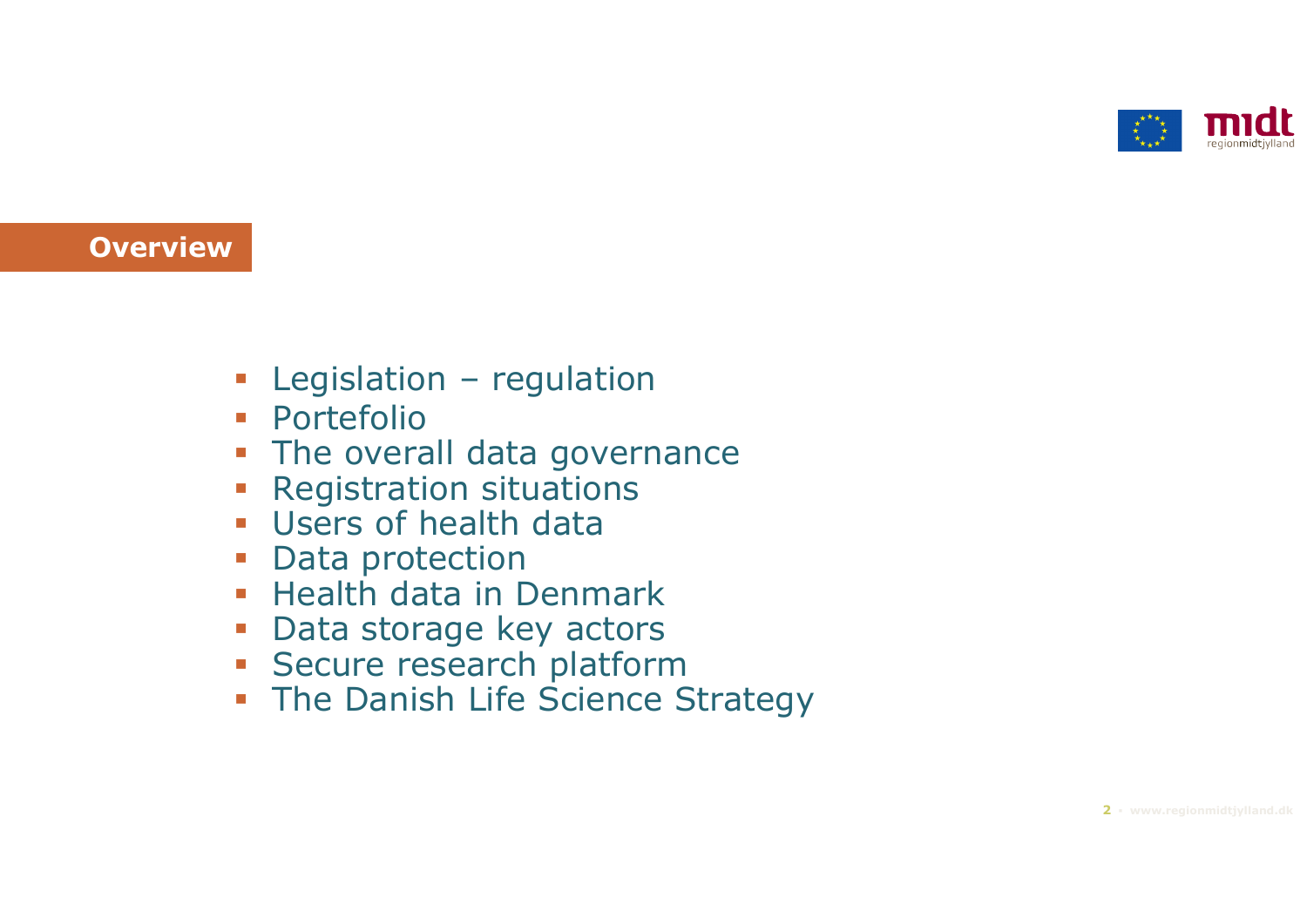

Legislation

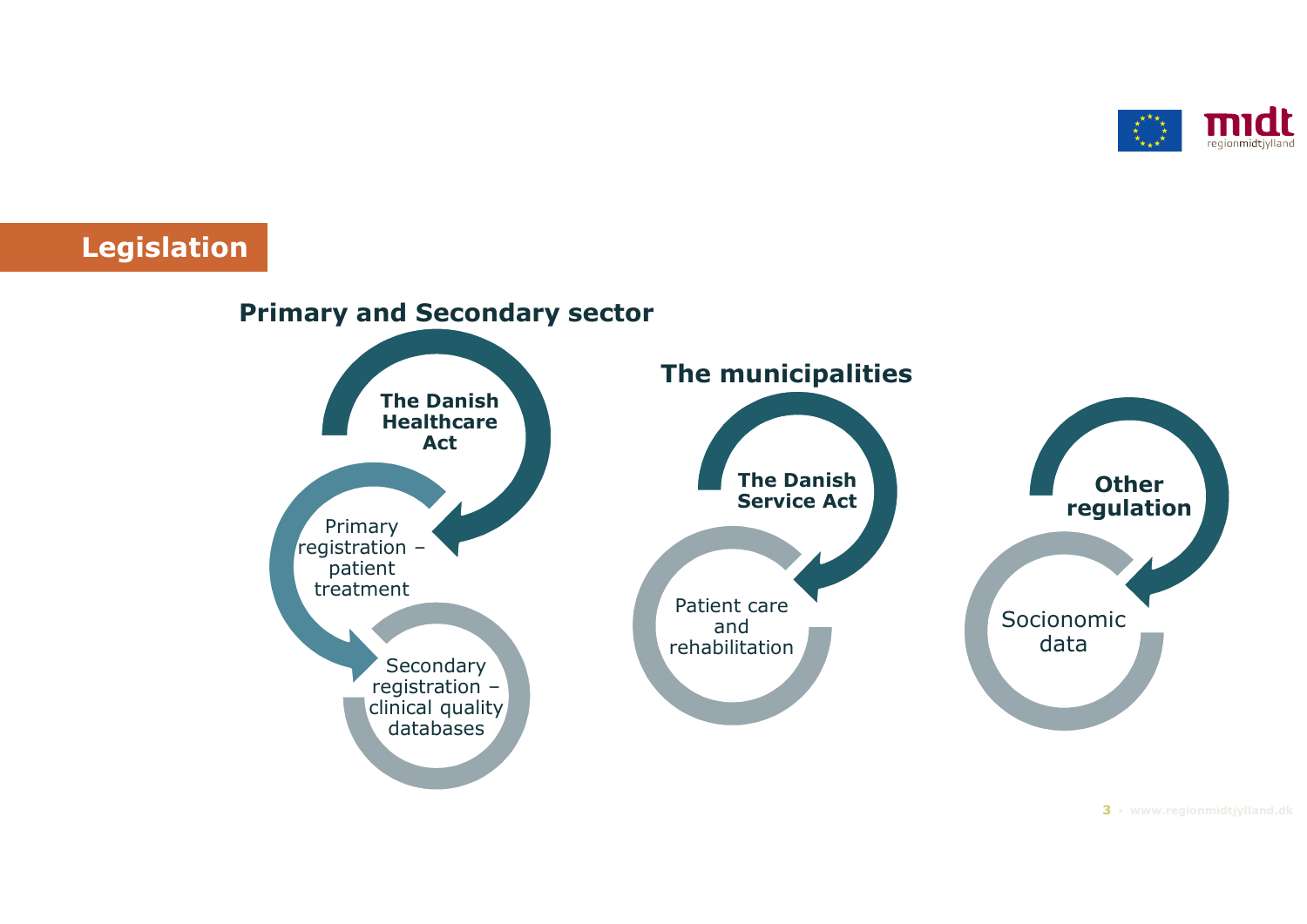

# Unique portefolio

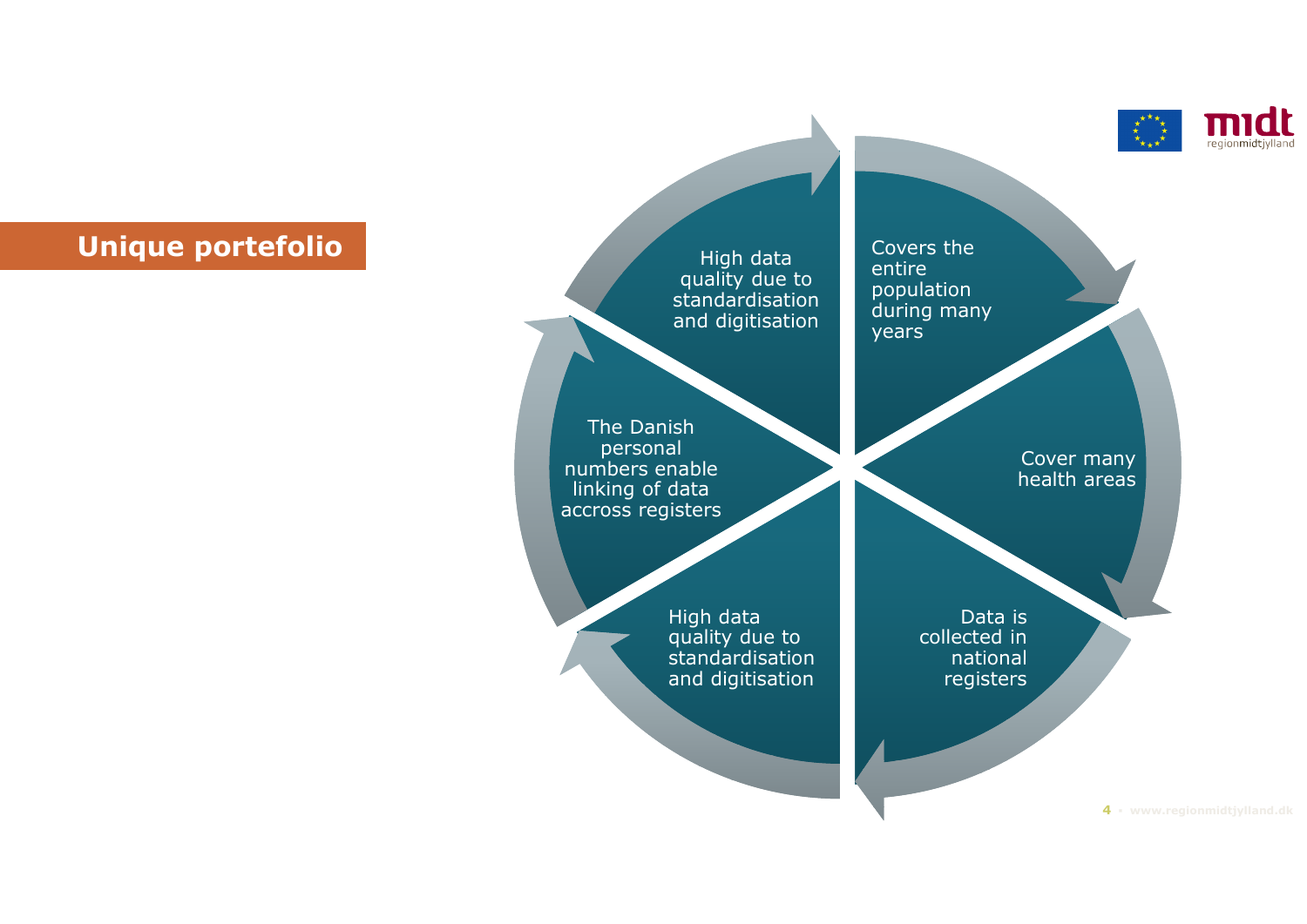

# The overall data governance

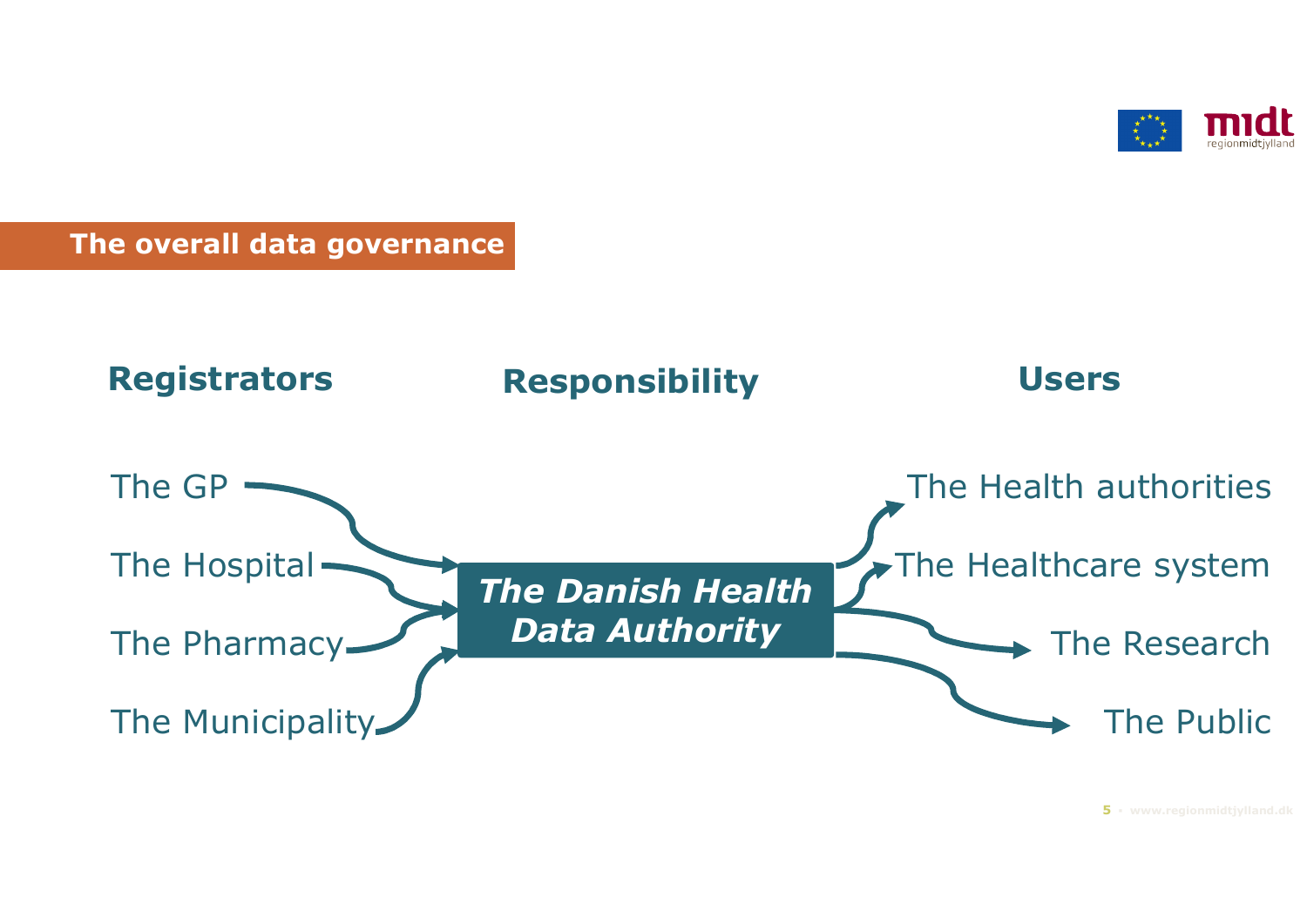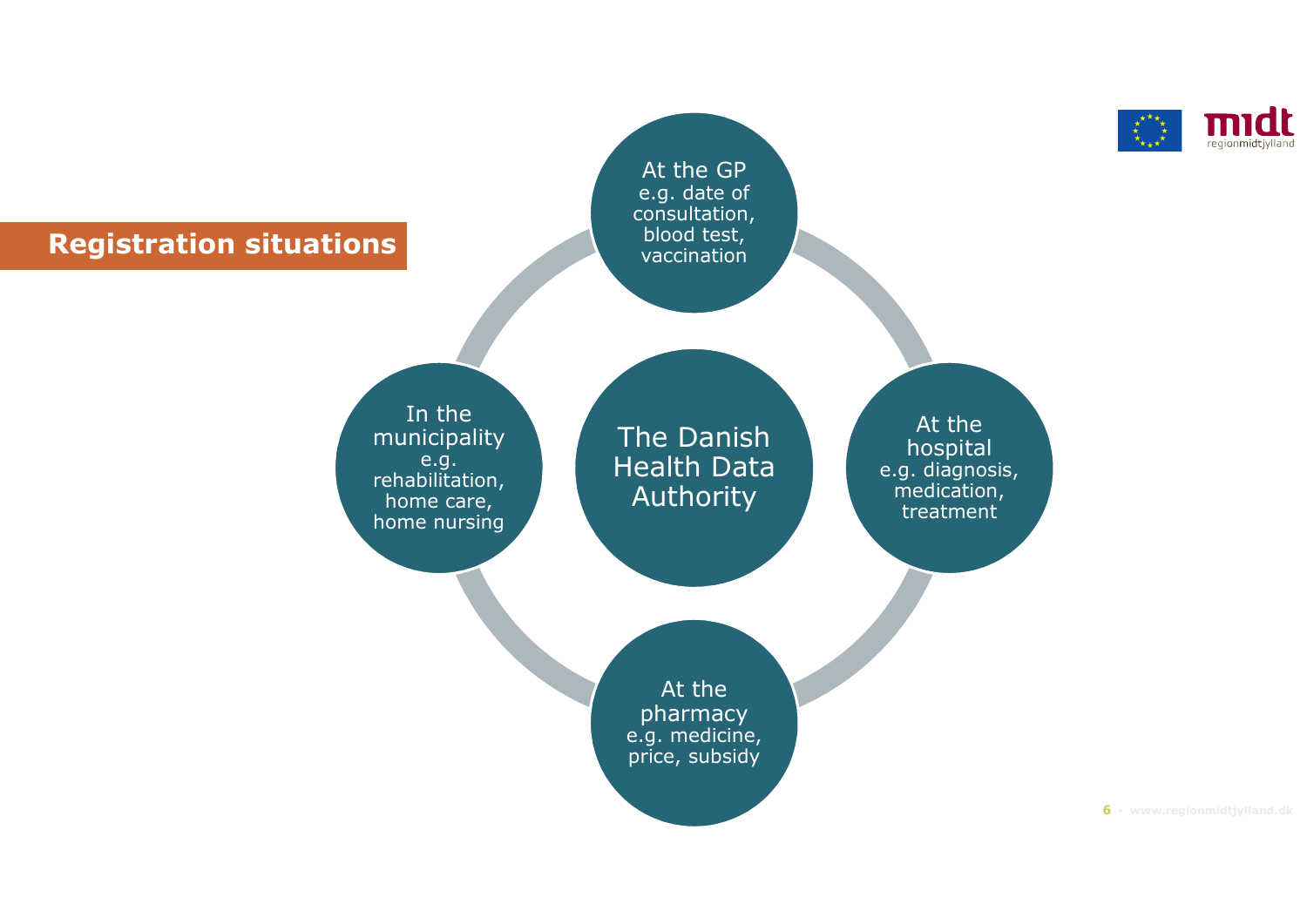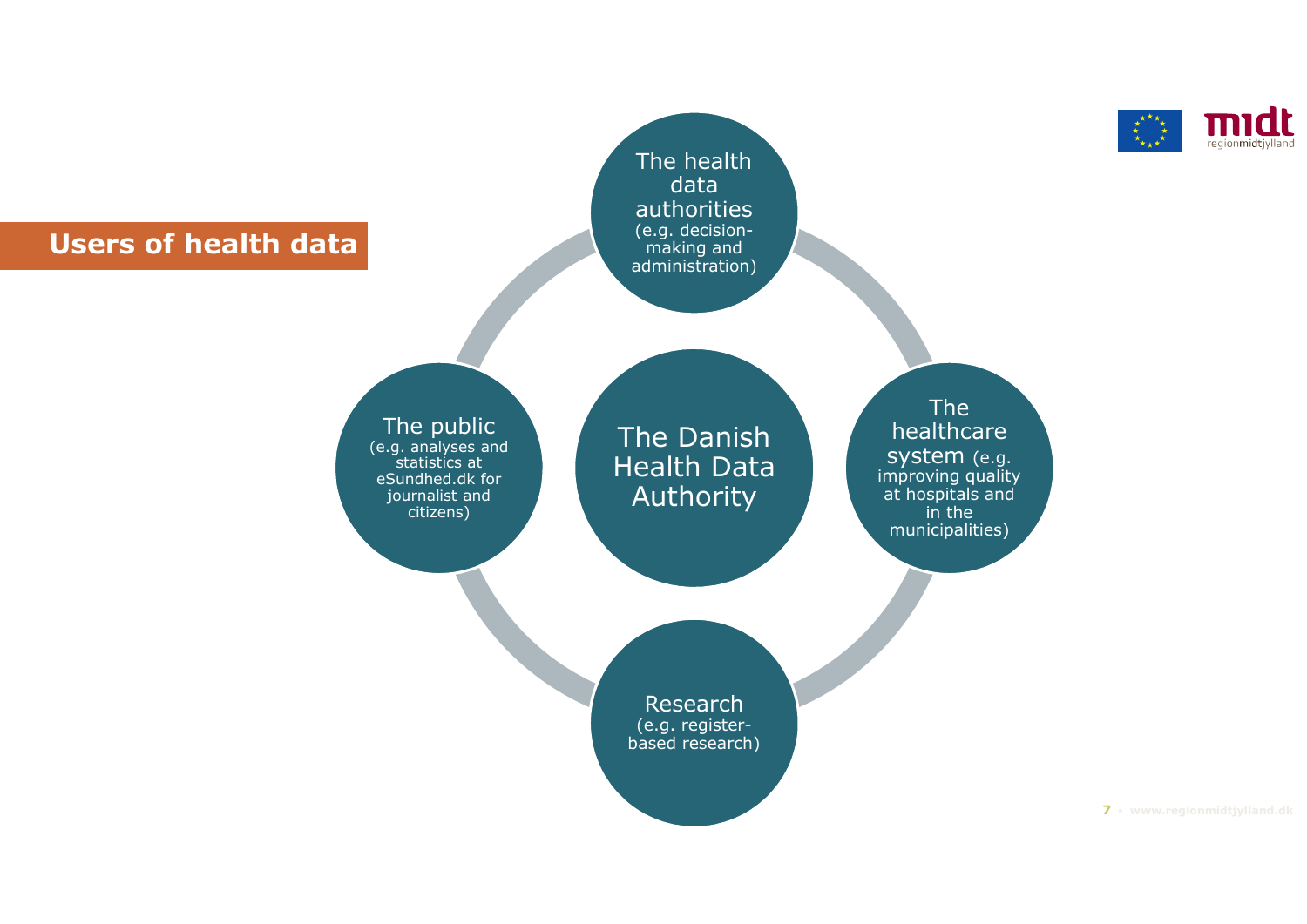

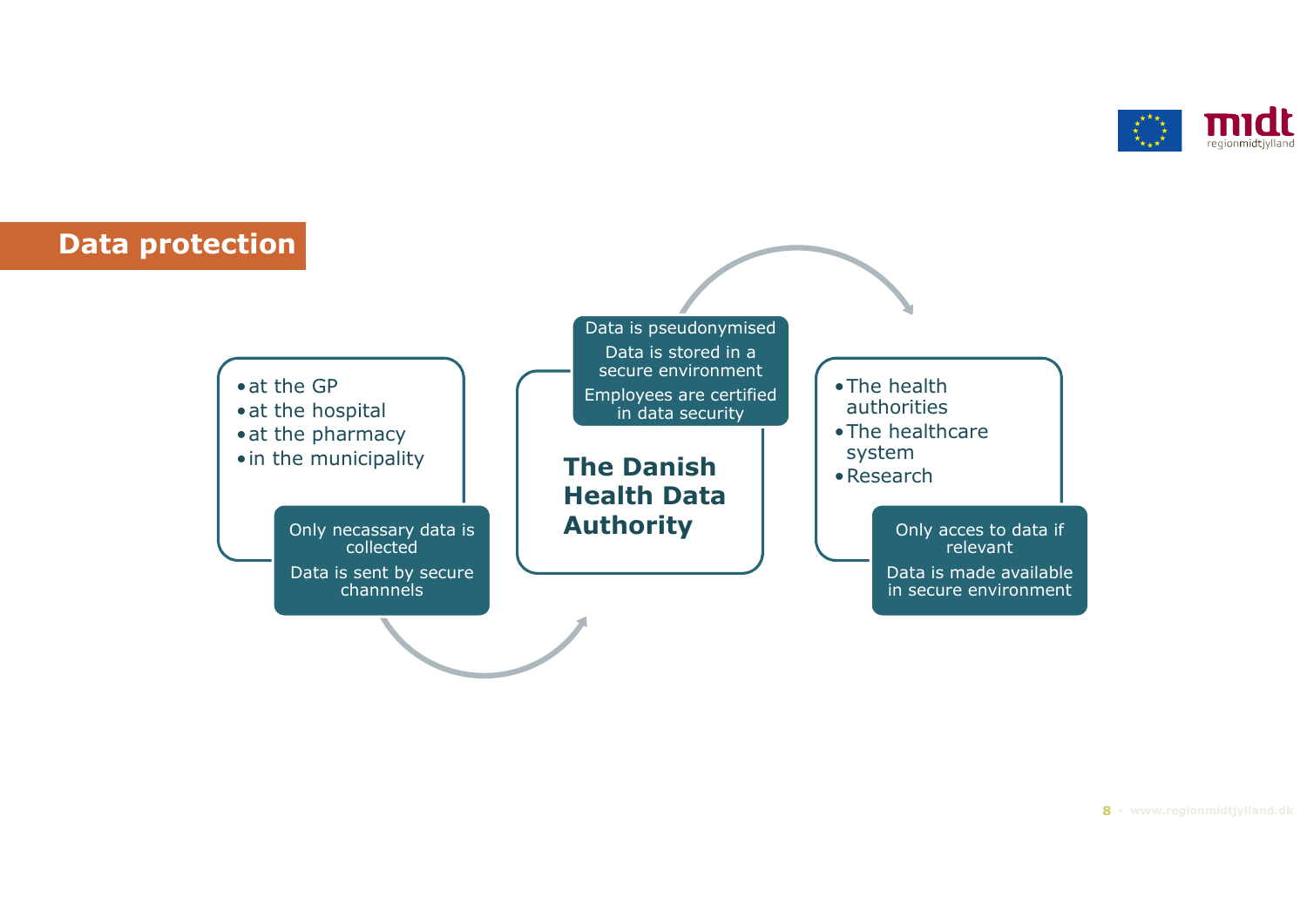

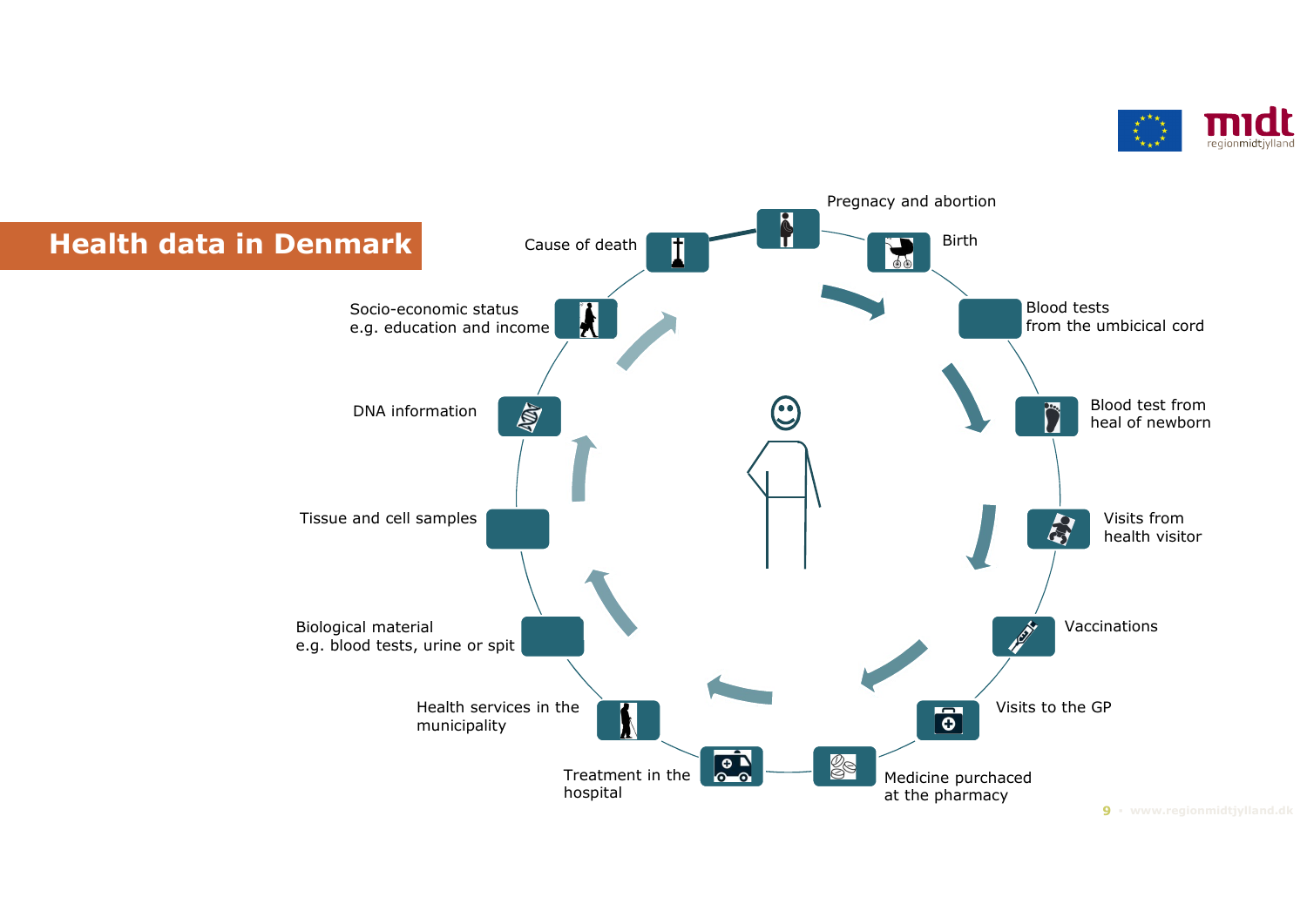

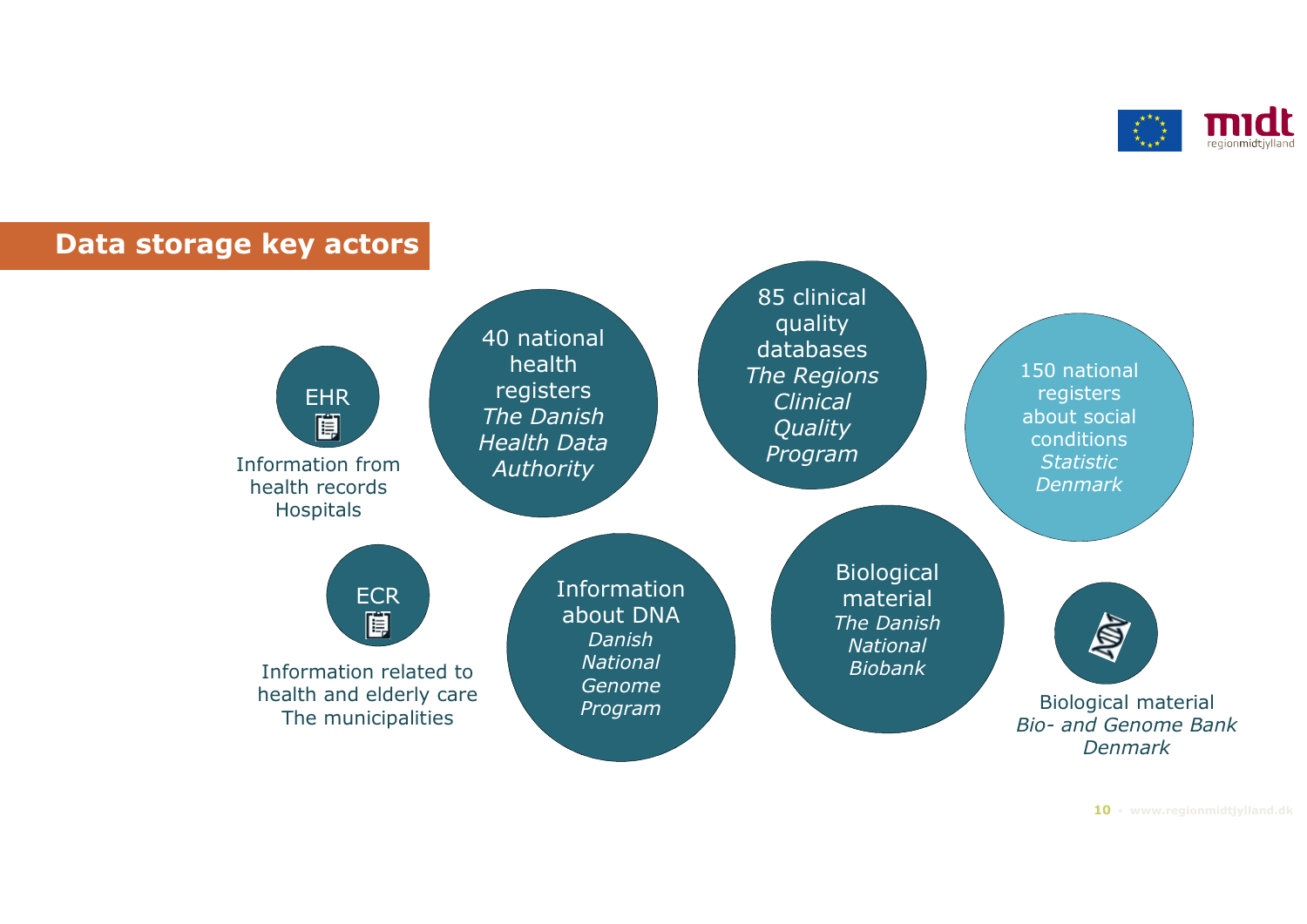

# Secure Research Platform

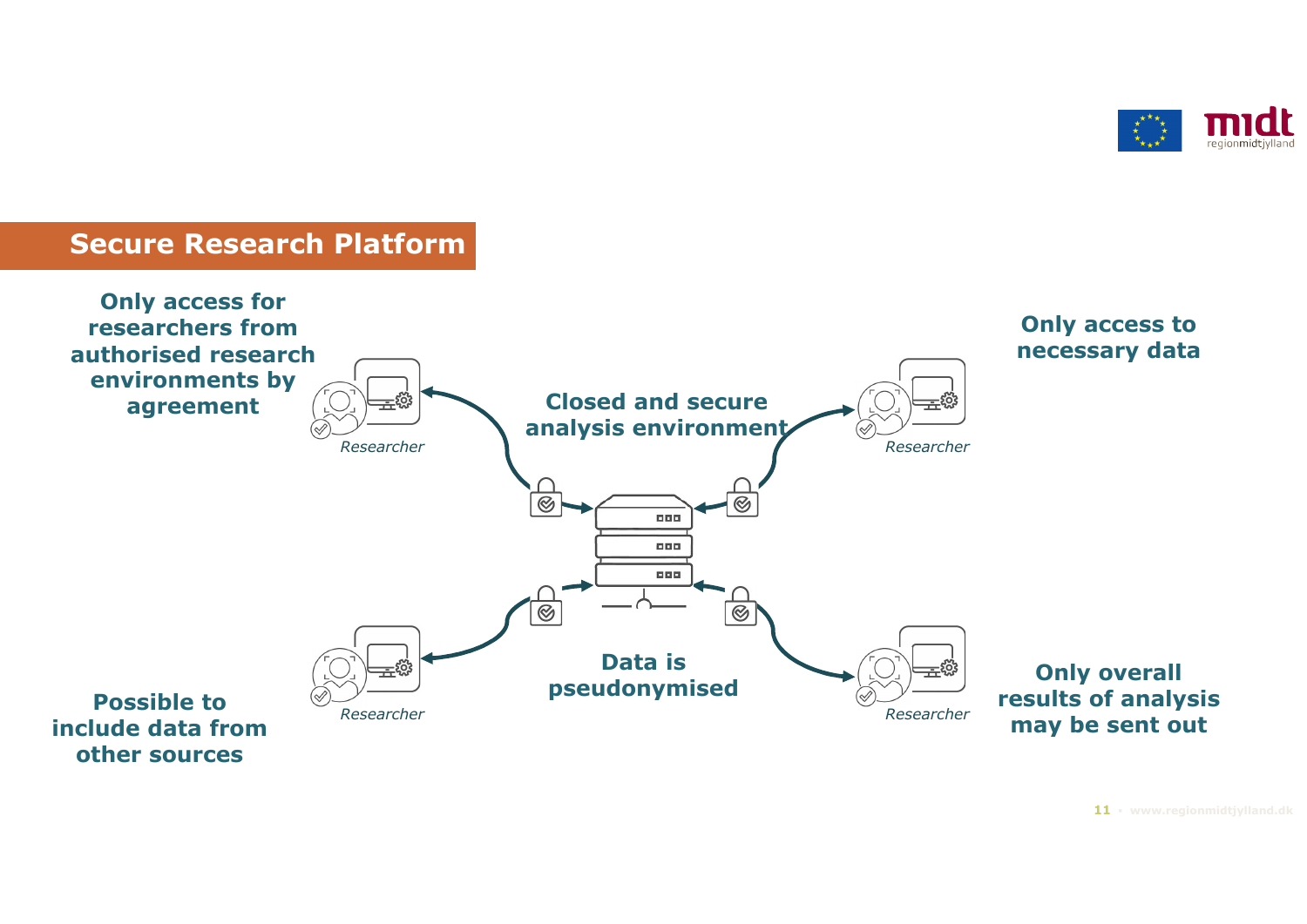

# The Danish Health Data Authority



https://sundhedsdatastyrelsen.dk/da/registre-og-services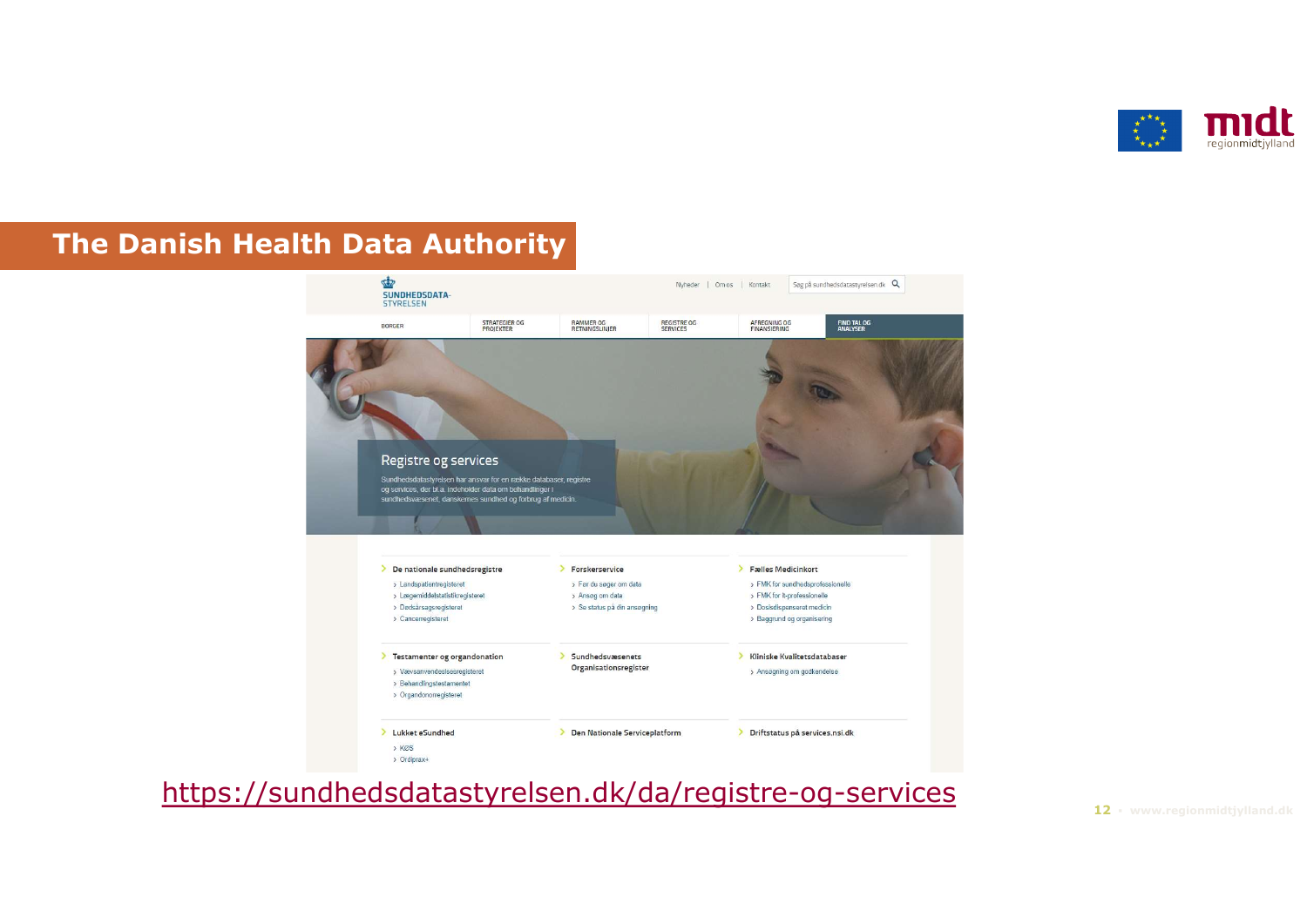

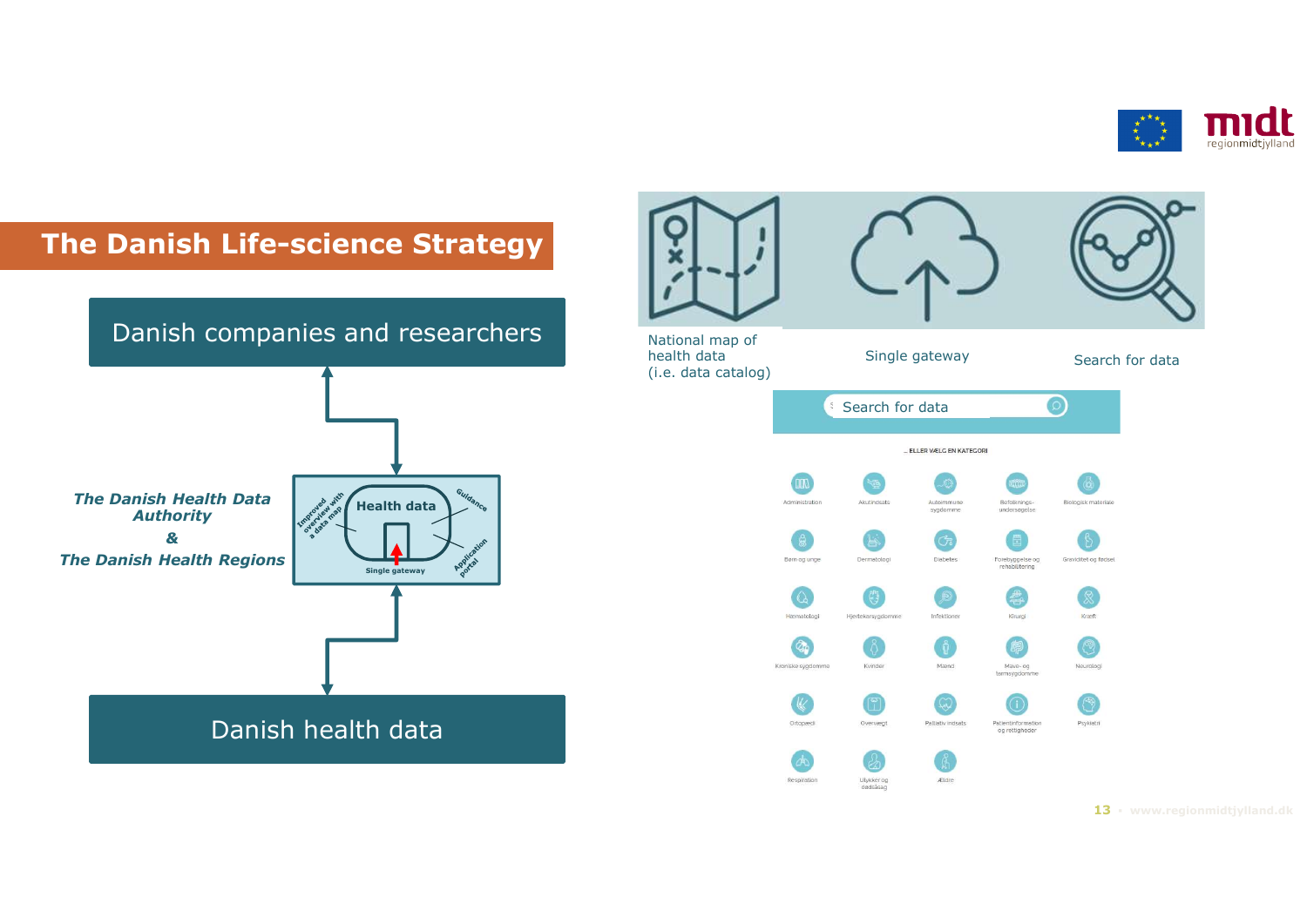



https://www.enindgangtilsundhedsdata.dk/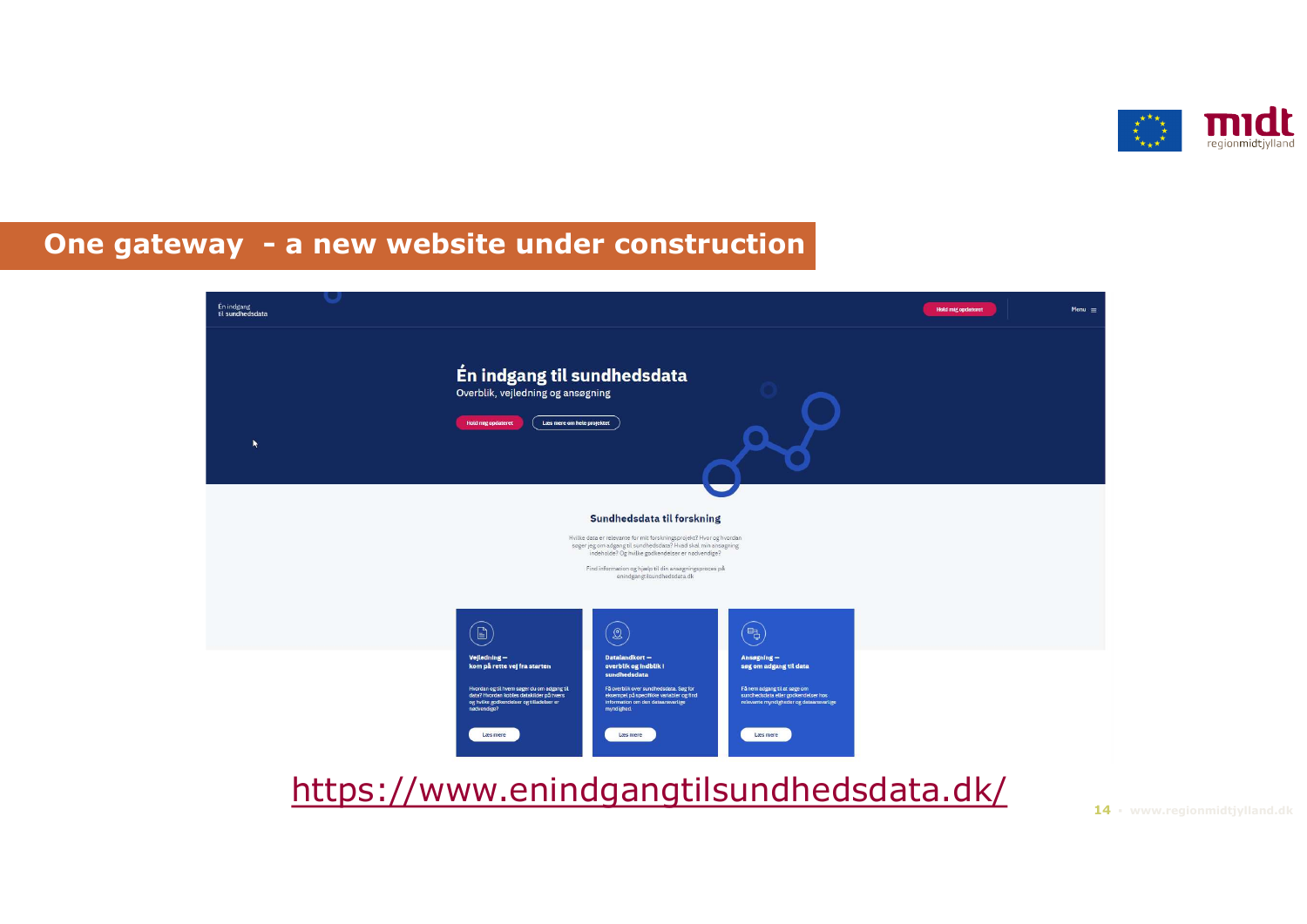



 $15$   $\cdot$  www.regionmidtjylland.dk